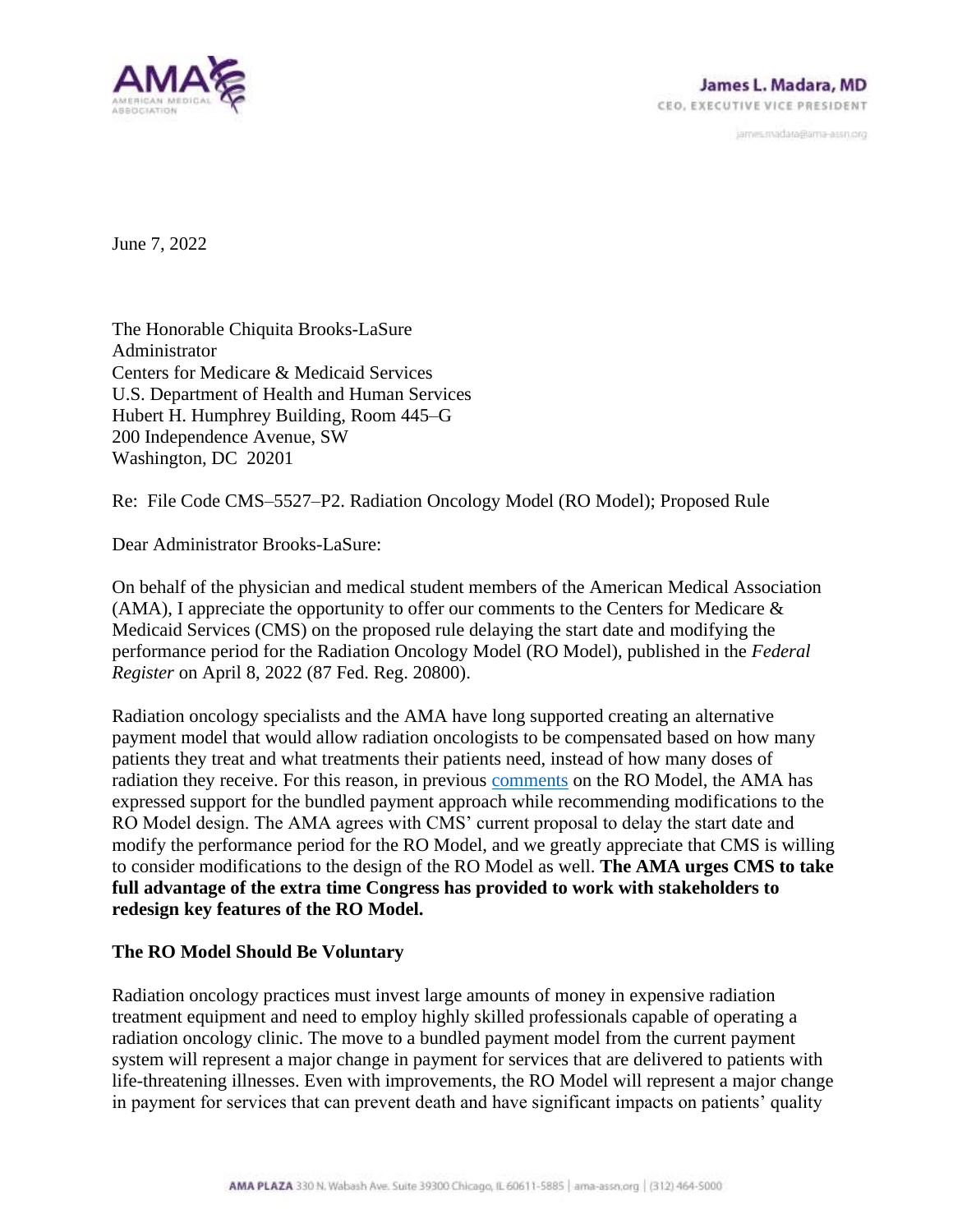The Honorable Chiquita Brooks-LaSure June 7, 2022 Page 2

of life. We have previously [recommended](https://searchlf.ama-assn.org/letter/documentDownload?uri=%2Funstructured%2Fbinary%2Fletter%2FLETTERS%2F2019-9-12-Letter-to-Verma-re-Comments-on-CMS-RO-ESRD-APM-Regs.pdf) and want to underscore now that it is essential to test this approach on a limited scale with practices who voluntarily participate in order to ensure that patients will not be harmed and that radiation oncology practices will able to deliver these essential services. **The AMA strongly urges CMS to conduct a limited scale test of the RO Model on a voluntary basis rather than mandating participation in an untested model.**

## **Payment Rates Should Be Stable and Accurate**

The proposed RO Model grew out of a November 2017 [report to Congress](https://innovation.cms.gov/files/reports/radiationtherapy-apm-rtc.pdf) in which CMS observed that:

*the Agency faces certain challenges in determining accurate prices for services that involve expensive capital equipment. Consequently, Medicare Physician Fee Schedule (PFS) rates for services involving external beam radiation have fluctuated over the last decade. Under an episode payment model, more stable prices for radiation therapy services could be tested to determine if they reduce expenditures while maintaining or enhancing quality of care.*

Rather than providing stable, adequate payment, the discount factors of 3.5 percent for professional services and 4.5 percent for technical payments that had been adopted by CMS could destabilize the delivery of radiation oncology services. In addition, Medicare PFS and Outpatient Prospective Payment System cuts could exacerbate the impact of the RO Model discount factors due to the inclusion of a trend factor in the RO Model payment methodology.

Bundled payment systems allow physicians flexibility to deliver the set of services that will best meet patients' needs. Imposing steep payment cuts for radiation oncology services would do the opposite: it would reduce flexibility and potentially result in the loss of services that could make it difficult for patients with cancer to obtain the services they need close to home. CMS would in effect be testing the impact of a substantial pay cut, not the impact of a bundled payment model. It seems highly unlikely that this approach would lead to improvements in the delivery of care for patients who need radiation oncology services. **The AMA urges CMS to reduce or eliminate the discount factors in the RO Model and provide more stability in payment rates.**

## **Modify Reporting Requirements and Reduce Regulatory Burden**

The AMA has heard many concerns about the need for RO Model participants to extract and submit clinical data elements as part of the model's quality reporting requirements. The AMA is also concerned about other aspects of the performance monitoring plan outlined in previous rulemaking, and we agree with the detailed recommendations for modifications to the RO Model's quality measures that have been provided in comments from the American Society for Radiation Oncology. **At a time when physicians and other health professionals are facing tremendous levels of burnout following more than two years on the front lines of a global**